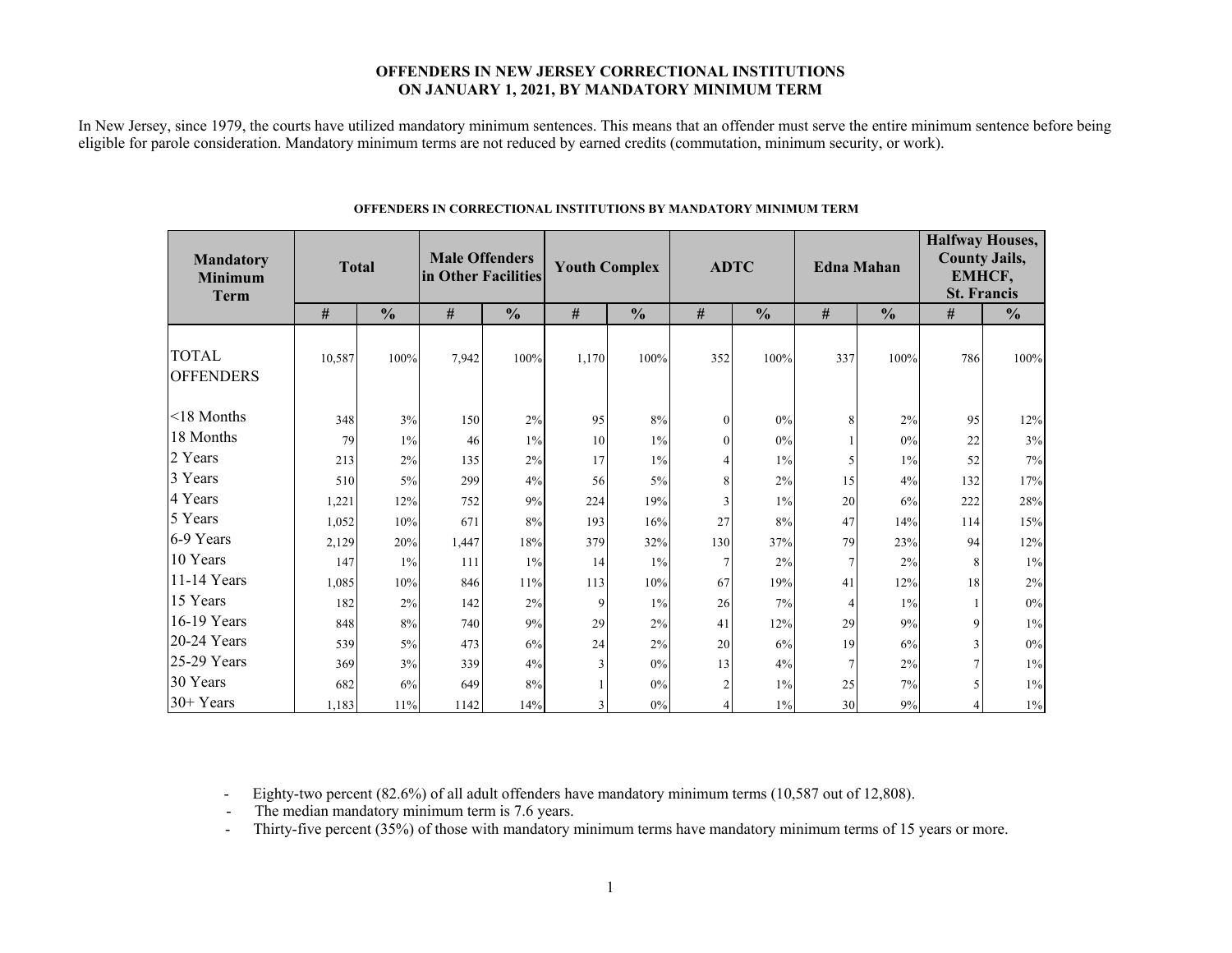# **Prison Complex Offenders By Mandatory Minimum Term**

| Institution              | <b>Total</b>  | < 18<br><b>Months</b> | 18<br><b>Months</b> | $\overline{2}$<br>Years | $\overline{\mathbf{3}}$ | 4          | 5<br>Years              | $6-9$<br><b>Years</b> | 10<br>Years             | $11 - 14$<br>Years | 15<br>Years                   | 16-19<br>Years | $20 - 24$<br>Years   | 25-29             | 30<br>Years          | $30+$<br>Years       |
|--------------------------|---------------|-----------------------|---------------------|-------------------------|-------------------------|------------|-------------------------|-----------------------|-------------------------|--------------------|-------------------------------|----------------|----------------------|-------------------|----------------------|----------------------|
|                          |               |                       |                     |                         | <b>Years</b>            | Years      |                         |                       |                         |                    |                               |                |                      | Years             |                      |                      |
| <b>Bayside</b>           | 543           | $\boldsymbol{9}$      | 5                   | 11                      | 21                      | 73         | 74                      | 157                   | 8                       | 73                 | 8                             | 45             | 17                   | 11                | 25                   | $6\phantom{1}$       |
| <b>Main</b>              | 100%          | 2%                    | 1%                  | 2%                      | 4%                      | 13%        | 14%                     | 29%                   | 1%                      | 13%                | 1%                            | 8%             | 3%                   | 2%                | 5%                   | $1\%$                |
| <b>Bayside</b>           | 206           | 10                    |                     | 9                       | 13                      | 30         | 34                      | 45                    | 4                       | 30 <sub>0</sub>    | 6                             | 16             | 5                    |                   | $\overline{2}$       | 0                    |
| Farm                     | 100%          | 5%                    | 0%                  | 4%                      | 6%                      | 15%        | 17%                     | 22%                   | 2%                      | 15%                | 3%                            | 8%             | 2%                   | 0%                | $1\%$                | 0%                   |
| <b>Bayside Total</b>     | 749<br>100%   | 19<br>3%              | 6<br>1%             | 20<br>3%                | 34<br>5%                | 103<br>14% | 108<br>14%              | 202<br>27%            | 12<br>2%                | 103<br>14%         | 14<br>2%                      | 61<br>8%       | 22<br>3%             | 12<br>2%          | 27<br>4%             | $6\phantom{1}$<br>1% |
| <b>CRAF</b>              | 28            | $6\phantom{a}$        | 4                   | $\overline{3}$          | 9                       | 3          | 2                       |                       | 0                       | $\overline{0}$     | 0                             | $\mathbf 0$    | $\mathbf{0}$         | $\mathbf 0$       | $\mathbf 0$          | $\mathbf 0$          |
| <b>Jones Farm</b>        | 100%          | 21%                   | 14%                 | 11%                     | 32%                     | 11%        | 7%                      | 4%                    | 0%                      | 0%                 | $0\%$                         | 0%             | 0%                   | 0%                | 0%                   | $0\%$                |
| <b>CRAF</b>              | 136           | 18                    | 4                   | $\overline{9}$          | 15                      | 38         | 21                      | 20                    | $\overline{2}$          | 4                  | 0                             | 3              | $\overline{2}$       | $\mathbf 0$       | $\mathbf 0$          | $\mathbf 0$          |
| <b>Reception</b>         | 100%          | 13%                   | 3%                  | 7%                      | 11%                     | 28%        | 15%                     | 15%                   | 1%                      | 3%                 | 0%                            | 2%             | 1%                   | 0%                | 0%                   | 0%                   |
| <b>CRAF Total</b>        | 164<br>100%   | 24<br>15%             | 8<br>5%             | 12<br>7%                | 24<br>15%               | 41<br>25%  | 23<br>14%               | 21<br>13%             | $\overline{2}$<br>$1\%$ | 4<br>2%            | 0<br>0%                       | 3<br>2%        | $\overline{2}$<br>1% | $\mathbf 0$<br>0% | $\Omega$<br>0%       | $\mathbf 0$<br>0%    |
| <b>East Jersey Main</b>  | 1,075<br>100% | 1<br>0%               | 0<br>0%             | $\Omega$<br>0%          | 4<br>0%                 | 3<br>0%    | 5 <sub>1</sub><br>$0\%$ | 43<br>4%              | $\overline{7}$<br>$1\%$ | 102<br>9%          | 27<br>3%                      | 166<br>15%     | 141<br>13%           | 133<br>12%        | 256<br>24%           | 187<br>17%           |
| <b>East Jersey Camp</b>  | 42<br>100%    | 0<br>0%               | 0<br>0%             | 2%                      | 2%                      | 2%         | 2<br>5%                 | 15<br>36%             | $\overline{2}$<br>5%    | 10<br>24%          | $\overline{\mathbf{c}}$<br>5% | 3<br>7%        | 3<br>7%              | 2%                | $\mathbf 0$<br>$0\%$ | 1<br>2%              |
| <b>East Jersey Total</b> | 1,117<br>100% | 1<br>0%               | $\mathbf 0$<br>0%   | 0%                      | 5<br>0%                 | 4<br>0%    | 1%                      | 58<br>5%              | 9<br>$1\%$              | 112<br>10%         | 29<br>3%                      | 169<br>15%     | 144<br>13%           | 134<br>12%        | 256<br>23%           | 188<br>17%           |
|                          |               |                       |                     |                         |                         |            |                         |                       |                         |                    |                               |                |                      |                   |                      |                      |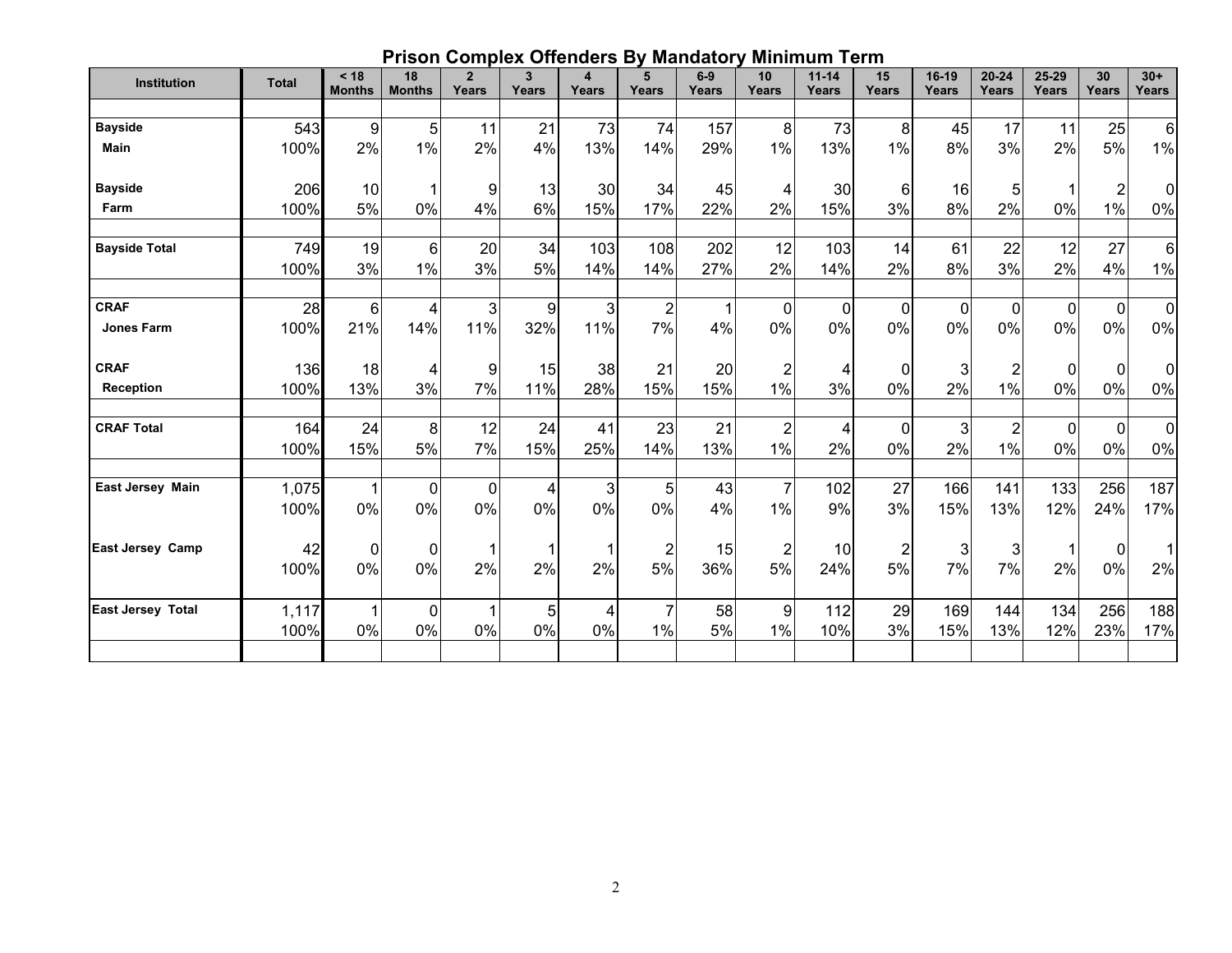# **Prison Complex Offenders By Mandatory Minimum Term**

| Institution                                         | <b>Total</b> | < 18<br><b>Months</b> | 18<br><b>Months</b> | $\overline{2}$<br>Years | $\mathbf{3}$<br>Years | $\overline{\mathbf{4}}$<br>Years | 5<br>Years | $6-9$<br>Years | 10<br>Years     | $11 - 14$<br>Years | 15<br>Years      | 16-19<br>Years          | $20 - 24$<br>Years | 25-29<br>Years | 30<br>Years    | $30+$<br>Years |
|-----------------------------------------------------|--------------|-----------------------|---------------------|-------------------------|-----------------------|----------------------------------|------------|----------------|-----------------|--------------------|------------------|-------------------------|--------------------|----------------|----------------|----------------|
|                                                     |              |                       |                     |                         |                       |                                  |            |                |                 |                    |                  |                         |                    |                |                |                |
| <b>Midstate</b>                                     | 377          | 4                     |                     | 9                       | 23                    | 71                               | 74         | 119            | 6               | 30                 | 3                | 18                      | 8                  | $\overline{2}$ | 6              | $\overline{3}$ |
|                                                     | 100%         | 1%                    | 0%                  | 2%                      | 6%                    | 19%                              | 20%        | 32%            | 2%              | 8%                 | 1%               | 5%                      | 2%                 | 1%             | 2%             | $1\%$          |
| <b>NJ State Prison</b>                              | 1,173        | 4                     | $\mathbf 0$         | 3                       | 5                     | 19                               | 17         | 47             | $\overline{7}$  | 33                 | $\boldsymbol{9}$ | 56                      | 31                 | 51             | 108            | 783            |
|                                                     | 100%         | 0%                    | 0%                  | 0%                      | 0%                    | 2%                               | 1%         | 4%             | 1%              | 3%                 | 1%               | 5%                      | 3%                 | 4%             | 9%             | 67%            |
|                                                     |              |                       |                     |                         |                       |                                  |            |                |                 |                    |                  |                         |                    |                |                |                |
| <b>Northern</b>                                     | 1,467        | 17                    | 4                   | 22                      | 48                    | 147                              | 106        | 291            | 31              | 211                | 35               | 175                     | 106                | 64             | 127            | 83             |
| Main                                                | 100%         | 1%                    | 0%                  | 1%                      | 3%                    | 10%                              | 7%         | 20%            | 2%              | 14%                | 2%               | 12%                     | 7%                 | 4%             | 9%             | 6%             |
| <b>Northern</b>                                     | 48           | 5                     |                     | 2                       | 5                     | 11                               | 8          | 11             | $\mathbf 0$     |                    | 0                | $\overline{\mathbf{c}}$ | $\overline{2}$     | $\overline{0}$ | $\overline{0}$ | $\overline{0}$ |
| <b>Ad Seg Male</b>                                  | 100%         | 10%                   | 2%                  | 4%                      | 10%                   | 23%                              | 17%        | 23%            | 0%              | 2%                 | 0%               | 4%                      | 4%                 | 0%             | 0%             | 0%             |
| <b>Northern Total</b>                               | 1,515        | 22                    | 5                   | 24                      | 53                    | 158                              | 114        | 302            | 31              | 212                | 35               | 177                     | 108                | 64             | 127            | 83             |
|                                                     | 100%         | 1%                    | 0%                  | 2%                      | 3%                    | 10%                              | 8%         | 20%            | 2%              | 14%                | 2%               | 12%                     | 7%                 | 4%             | 8%             | $5%$           |
| Southern                                            | 717          | 45                    | 17                  | 41                      | 97                    | 188                              | 124        | 148            | $6\phantom{1}6$ | 20                 | 5 <sub>5</sub>   | 13                      | 7                  | 3 <sup>1</sup> | $\mathbf{3}$   | $\overline{0}$ |
|                                                     | 100%         | 6%                    | 2%                  | 6%                      | 14%                   | 26%                              | 17%        | 21%            | $1\%$           | 3%                 | $1\%$            | 2%                      | 1%                 | 0%             | 0%             | 0%             |
|                                                     |              |                       |                     |                         |                       |                                  |            |                |                 |                    |                  |                         |                    |                |                |                |
| <b>South Woods</b>                                  | 2,130        | 31                    | 9                   | 25                      | 58                    | 168                              | 204        | 550            | 38              | 332                | 47               | 243                     | 151                | 73             | 122            | 79             |
|                                                     | 100%         | 1%                    | 0%                  | 1%                      | 3%                    | 8%                               | 10%        | 26%            | 2%              | 16%                | 2%               | 11%                     | 7%                 | 3%             | 6%             | 4%             |
| <b>Subtotal</b>                                     | 7,942        | 150                   | 46                  | 135                     | 299                   | 752                              | 671        | 1,447          | 111             | 846                | 142              | 740                     | 473                | 339            | 649            | 1,142          |
| <b>Male Offenders in</b><br><b>Other Facilities</b> | 100%         | 2%                    | 1%                  | 2%                      | 4%                    | 9%                               | 8%         | 18%            | 1%              | 11%                | 2%               | 9%                      | 6%                 | 4%             | 8%             | 14%            |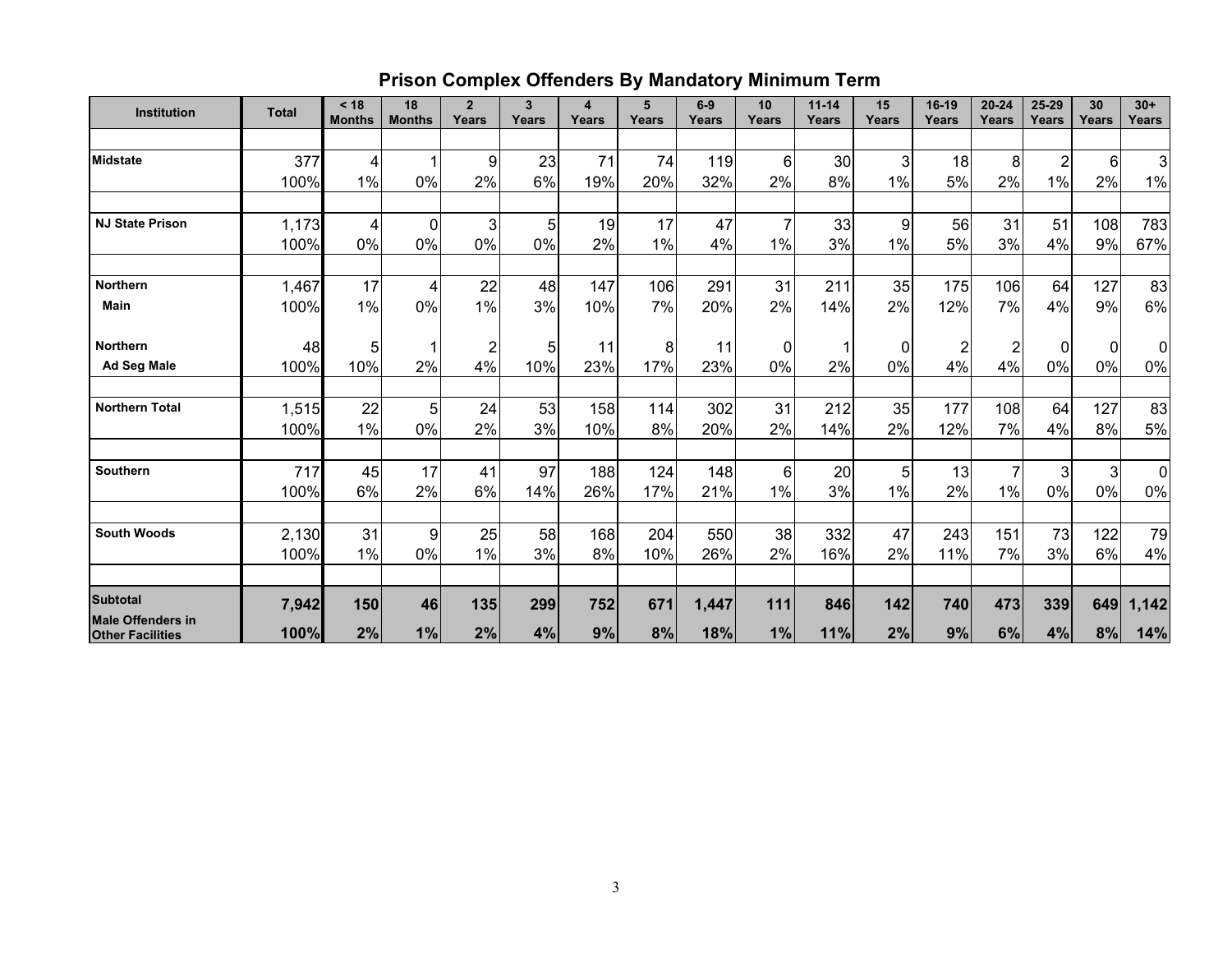| <b>Institution</b>    | Total | < 18<br><b>Months</b> | 18<br><b>Months</b> | $\overline{2}$<br>Years | 3<br>Years      | 4<br>Years | 5<br>Years | $6-9$<br>Years | 10<br>Years | $11 - 14$<br>Years | 15<br>Years | $16-19$<br>Years | $20 - 24$<br>Years | $25 - 29$<br>Years | 30<br>Years | $30+$<br>Years  |
|-----------------------|-------|-----------------------|---------------------|-------------------------|-----------------|------------|------------|----------------|-------------|--------------------|-------------|------------------|--------------------|--------------------|-------------|-----------------|
|                       |       |                       |                     |                         |                 |            |            |                |             |                    |             |                  |                    |                    |             |                 |
| <b>ADTC</b>           | 352   |                       |                     |                         | 8               | 3          | 27         | 130            |             | 67                 | 26          | 41               | 20                 | 13                 | C           | 4               |
|                       | 100%  | 0%                    | 0%                  | 1%                      | 2%              | $1\%$      | 8%         | 37%            | $2\%$       | 19%                | 7%          | 12%              | 6%                 | 4%                 | $1\%$       | 1%              |
|                       |       |                       |                     |                         |                 |            |            |                |             |                    |             |                  |                    |                    |             |                 |
| <b>Subtotal</b>       | 8,294 | 150                   | 46                  | 139                     | 307             | 755        | 698        | 1,577          | 118         | 913                | 168         | 781              | 493                | 352                | 651         | 1,146           |
|                       | 100%  | 2%                    | 1%                  | 2%                      | 4%              | 9%         | 8%         | 19%            | 1%          | 11%                | 2%          | 9%               | 6%                 | 4%                 | 8%          | 14%             |
|                       |       |                       |                     |                         |                 |            |            |                |             |                    |             |                  |                    |                    |             |                 |
| <b>Mahan - Female</b> | 337   | 8                     |                     | 5                       | 15 <sub>1</sub> | 20         | 47         | 79             |             | 41                 | 4           | 29               | 19                 |                    | 25          | 30 <sub>l</sub> |
| Prison                | 100%  | 2%                    | 0%                  | 1%                      | 4%              | 6%         | 14%        | 23%            | 2%          | 12%                | $1\%$       | 9%               | 6%                 | 2%                 | 7%          | 9%              |
|                       |       |                       |                     |                         |                 |            |            |                |             |                    |             |                  |                    |                    |             |                 |
| <b>Total Prison</b>   | 8,631 | 158                   | 47                  | 144                     | 322             | 775        | 745        | 1,656          | 125         | 954                | 172         | 810              | 512                | 359                | 676         | 1,176           |
| <b>Complex</b>        | 100%  | 2%                    | 1%                  | 2%                      | 4%              | 9%         | 9%         | 19%l           | 1%          | 11%                | 2%          | 9%               | 6%                 | 4%                 | 8%          | 14%             |



#### **ADTC MALE OFFENDERS IN OTHER FACILITIES**



#### **FEMALE OFFENDERS**



The median mandatory minimum term at ADTC is 9 years 6 months.

Eighty-six percent (86.6%) of the ADTC population have mandatory minimum sentences (352 of 406).

Fifty-one percent (51.1%) have mandatory minimum terms of 10 years or longer.

Of the 9,358 Male Offenders in Other Facilities, 84.8% (7,942) have mandatory minimum terms.

The median mandatory minimum term for Male Offenders in Other Facilities is 9.3 years (ADTC excluded).

Ninety percent (90.8%) of New Jersey State Prison inmates have mandatory minimum terms, and 89% percent of those have minimum terms of 15 years or more.

The median mandatory minimum term at Edna Mahan is 8.5 years.

At Edna Mahan, 83% of the females housed have minimum terms (337 of 404).

Twenty-eight percent (28.5%) of the females with mandatory minimum terms have terms of 5 years or less.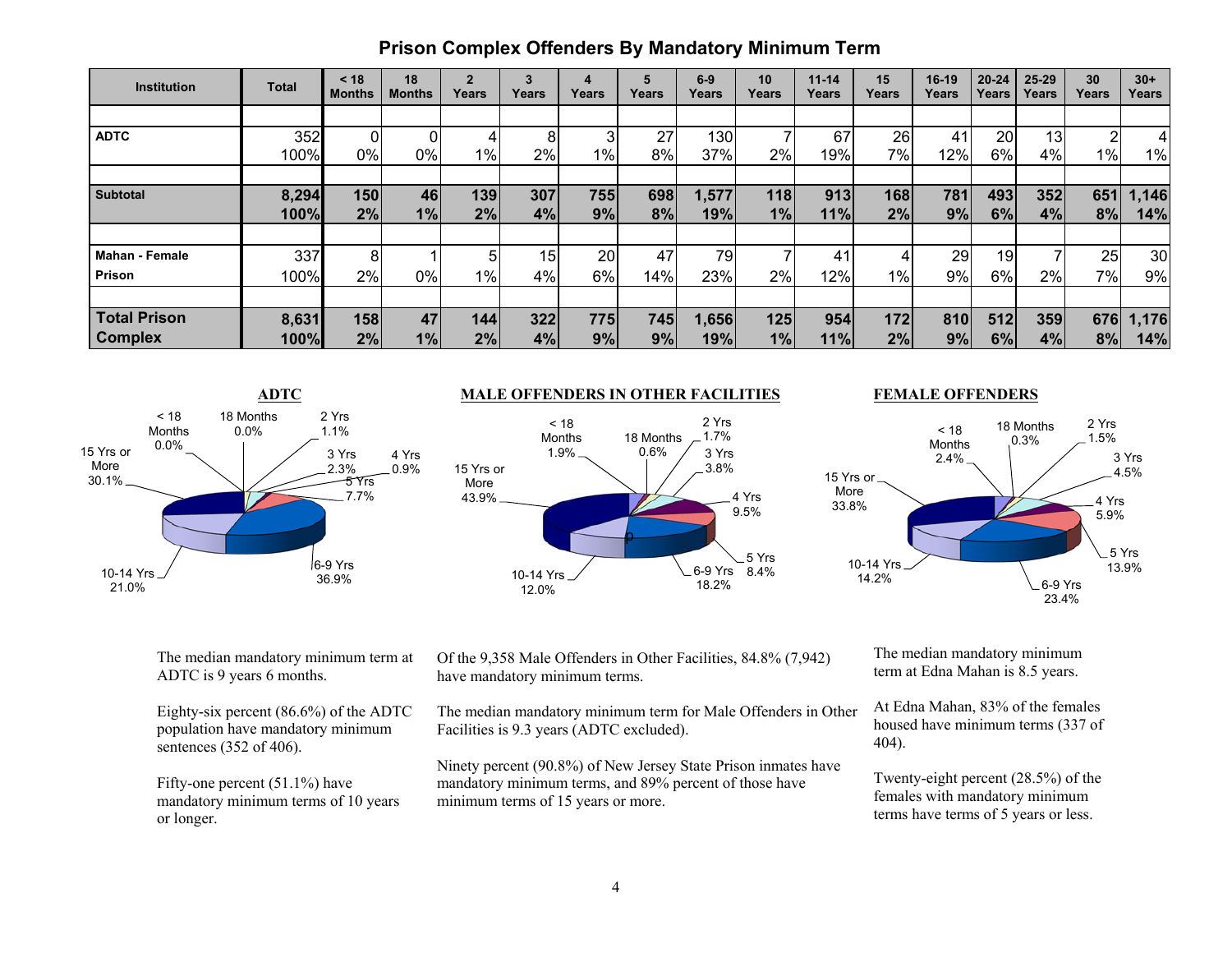# **Youth Complex Offenders By Mandatory Minimum Term**

| <b>Institution</b>         | <b>Total</b> | $<$ 18<br><b>Months</b> | 18<br><b>Months</b> | Years | Years | Years | Years            | $6-9$<br>Years | 10<br>Years | $11 - 14$<br>Years | 15<br>Years    | $16-19$<br>Years | $20 - 24$<br>Years | $25 - 29$<br>Years | 30<br>Years | $30+$<br>Years |
|----------------------------|--------------|-------------------------|---------------------|-------|-------|-------|------------------|----------------|-------------|--------------------|----------------|------------------|--------------------|--------------------|-------------|----------------|
|                            |              |                         |                     |       |       |       |                  |                |             |                    |                |                  |                    |                    |             |                |
| <b>Garden State</b>        | 919          | 54                      | 6                   | 15    | 31    | 160   | 147 <sub>1</sub> | 315            | 13          | 109                | 9              | 29               | 24                 | 3                  |             | 3              |
|                            | 100%         | 6%                      | 1%                  | 2%    | 3%    | 17%   | 16%              | 34%            | $1\%$       | 12%                | $1\%$          | 3%               | 3%                 | $0\%$              | 0%          | 0%             |
|                            |              |                         |                     |       |       |       |                  |                |             |                    |                |                  |                    |                    |             |                |
| Mountainview               | 251          | 41                      |                     | ົ     | 25    | 64    | 46               | 64             |             | 4                  |                |                  |                    | 0                  |             | $\overline{0}$ |
|                            | 100%         | 16%                     | 2%                  | $1\%$ | 10%   | 25%   | 18%              | 25%            | 0%          | 2%                 | 0%             | 0%               | 0%                 | 0%                 | 0%          | 0%             |
|                            |              |                         |                     |       |       |       |                  |                |             |                    |                |                  |                    |                    |             |                |
|                            |              |                         |                     |       |       |       |                  |                |             |                    |                |                  |                    |                    |             |                |
| <b>Total Youth Complex</b> | 1,170        | 95                      | 10                  | 17    | 56    | 224   | 193              | 379            | 14          | 113                | 9 <sub>l</sub> | 29               | 24                 | 3 <sup>1</sup>     |             |                |
|                            | 100%         | 8%                      | 1%                  | 1%    | 5%    | 19%   | 16%              | 32%            | 1%          | 10%                | 1%             | 2%               | 2%                 | 0%                 | 0%          | 0%             |